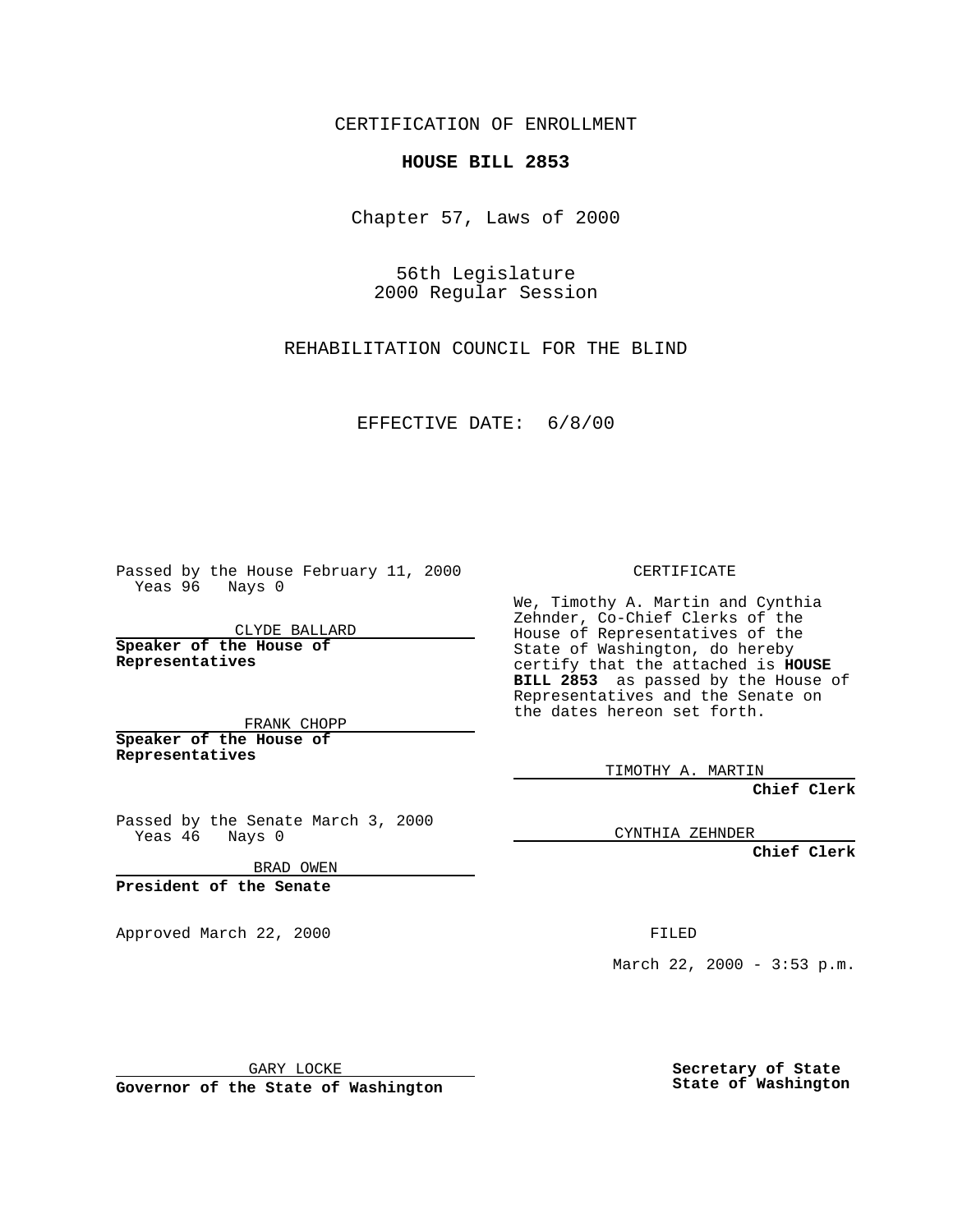## **HOUSE BILL 2853** \_\_\_\_\_\_\_\_\_\_\_\_\_\_\_\_\_\_\_\_\_\_\_\_\_\_\_\_\_\_\_\_\_\_\_\_\_\_\_\_\_\_\_\_\_\_\_

\_\_\_\_\_\_\_\_\_\_\_\_\_\_\_\_\_\_\_\_\_\_\_\_\_\_\_\_\_\_\_\_\_\_\_\_\_\_\_\_\_\_\_\_\_\_\_

Passed Legislature - 2000 Regular Session

## **State of Washington 56th Legislature 2000 Regular Session**

**By** Representatives Wolfe, D. Schmidt, Romero, Cairnes, Haigh and Cody; by request of Department of Services for the Blind

Read first time 01/21/2000. Referred to Committee on Children & Family Services.

1 AN ACT Relating to the rehabilitation council for the blind; and 2 amending RCW 74.18.070, 74.18.080, 74.18.090, and 74.18.100.

3 BE IT ENACTED BY THE LEGISLATURE OF THE STATE OF WASHINGTON:

4 **Sec. 1.** RCW 74.18.070 and 1983 c 194 s 7 are each amended to read 5 as follows:

6 (1) There is hereby created the ((advisory)) rehabilitation council 7 for the blind. ((The advisory council shall consist of at least six 8 and no more than ten members.)) The rehabilitation council shall 9 consist of the minimum number of voting members to meet the 10 requirements of the rehabilitation council required under the federal 11 rehabilitation act of 1973 as now or hereafter amended. A majority of 12 the voting members shall be blind. ((Advisory)) Rehabilitation council 13 members shall be residents of the state of Washington, ((and no member 14 shall be an employee of the department)) and shall represent the 15 categories of membership specified in the federal rehabilitation act of 16 1973 as now or hereafter amended. The director of the department of 17 services for the blind shall be an ex officio, nonvoting member.

18 (2) The governor shall appoint members of the ((advisory)) 19 rehabilitation council for terms of three years, except that the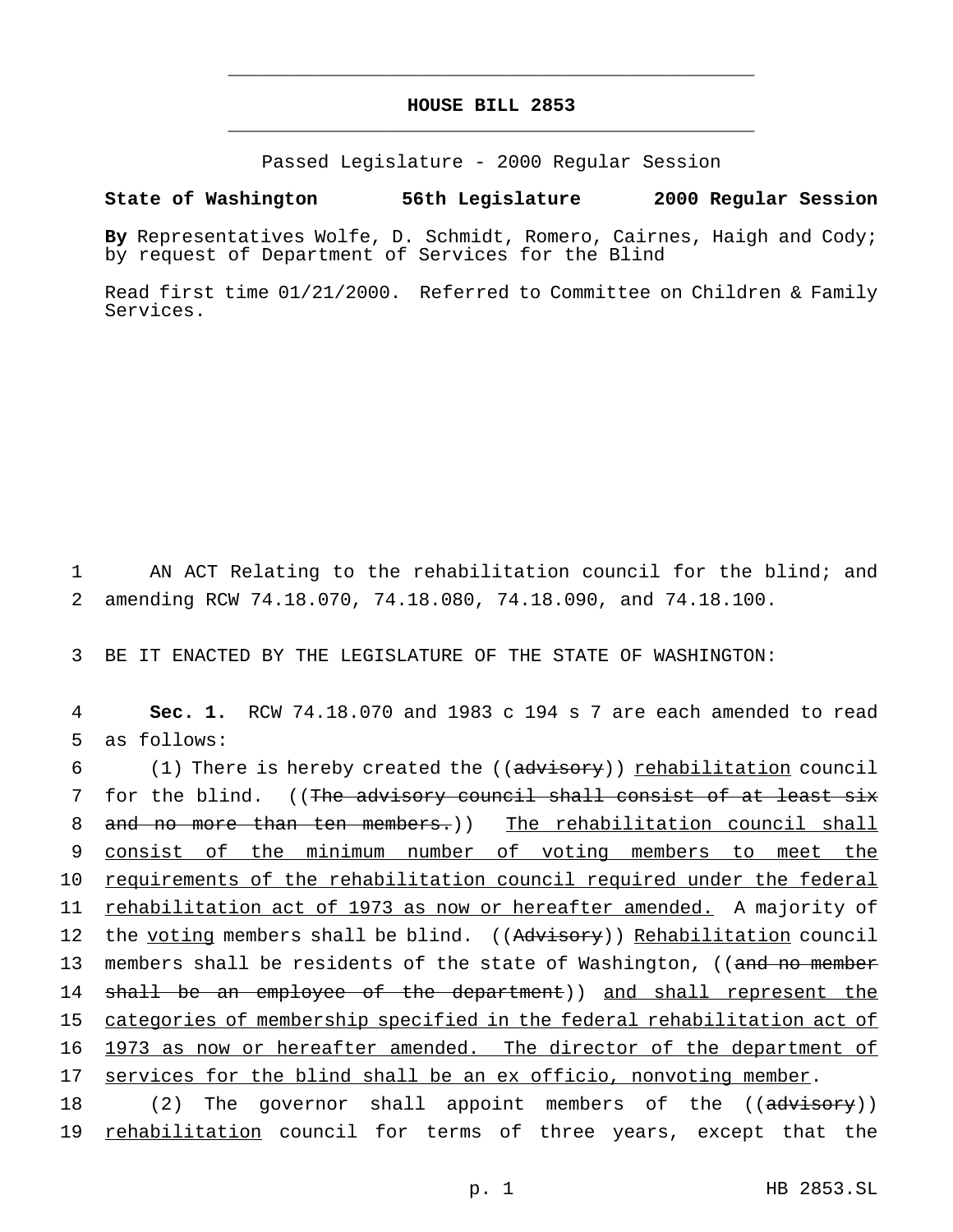initial appointments shall be as follows: (a) Three members for terms of three years; (b) two members for terms of two years; and (c) other members for terms of one year. Vacancies in the membership of the 4 ((advisory)) rehabilitation council shall be filled by the governor for the remainder of the unexpired term.

6 (3) The governor may remove members of the ((advisory)) 7 rehabilitation council for cause.

 **Sec. 2.** RCW 74.18.080 and 1983 c 194 s 8 are each amended to read as follows:

10 (1) The ((advisory)) <u>rehabilitation</u> council for the blind shall meet officially with the director of the department quarterly to perform the duties enumerated in RCW 74.18.090. Additional meetings of 13 the ((advisory)) rehabilitation council may be convened at the call of 14 the chairperson or of a majority of the members. The ((advisory)) 15 rehabilitation council shall elect a chairperson from among its members for a term of one year or until a successor has been elected.

17 (2) ((Advisory)) Rehabilitation council members shall receive reimbursement for travel expenses incurred in the performance of their official duties in accordance with RCW 43.03.050 and 43.03.060.

 **Sec. 3.** RCW 74.18.090 and 1983 c 194 s 9 are each amended to read as follows:

22 The ((advisory)) rehabilitation council for the blind may:

 (1) Provide counsel to the director in developing, reviewing, 24 ((and)) making recommendations, and agreeing on the department's state plan for vocational rehabilitation, budget requests, permanent rules concerning services to blind citizens, and other major policies which 27 impact the quality or quantity of services for the blind;

 (2) Undertake annual reviews with the director of the needs of blind citizens, the effectiveness of the services and priorities of the department to meet those needs, and the measures that could be taken to improve the department's services;

 (3) Annually make recommendations to the governor and the legislature on issues related to the department of services for the blind, other state agencies, or state laws which have a significant effect on the opportunities, services, or rights of blind citizens; ((and))